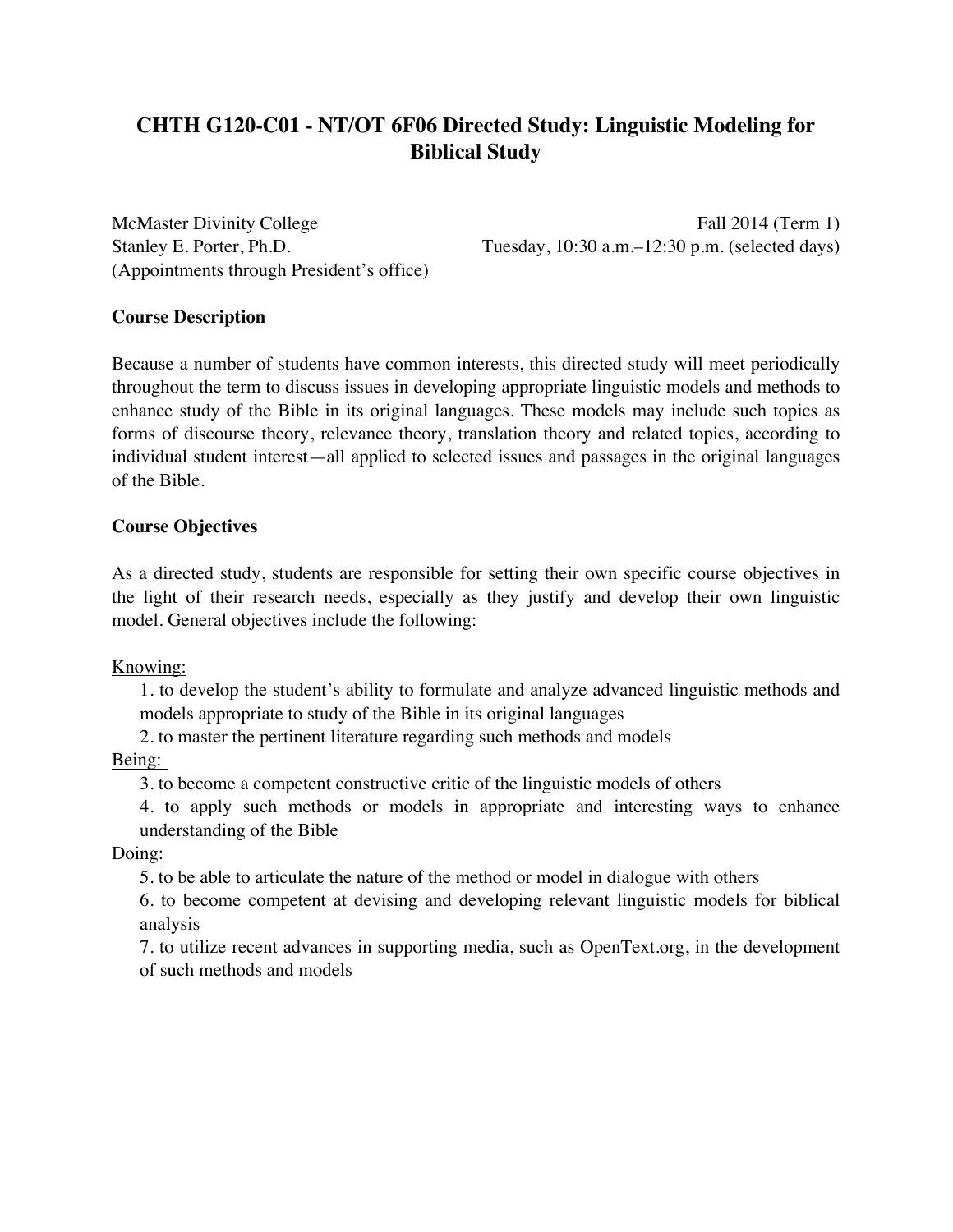## **Course Prerequisites**

Prerequisites: At least two years of study of the appropriate ancient language(s), admission to the M.A. or Ph.D. programs of McMaster Divinity College, and permission of the professor.

# **Course Requirements**

This is a graduate research-level course in biblical studies, and will be taught in this way. Therefore, it is assumed that students will perform as advanced degree students to facilitate learning. This means that students will be expected to do suitable academic work outside of the classroom. The nature of a directed study means that the burden of work falls directly (and virtually entirely) on the student.

The major requirements include demonstrated knowledge of a range of linguistic methods (as demonstrated in a single 5,000 word paper), the development and application of a particular linguistic model along with pertinent bibliography (12,500 word paper), and critical response to the work of other students, including one formal response to a specific student's work (c. 2,500 words). The student is to do new (for the student and the discipline) work that goes well beyond summary of previous work and suggests and develops new ways of understanding (i.e. literature surveys are to be kept to a minimum in the major paper). Dates for discussion of topics and presentation of material will be set on the first meeting of the course (the first meeting is Tuesday, September 9). The expectation is that all students will be present for all agreed meetings, and materials for discussion will be distributed at least one week in advance.

#### **Course Textbooks**

Each student is responsible for developing a pertinent bibliography for reading and response. A shorter list of the key works in the area should be provided for all students.

Some helpful books in this area include:

- Davis, P.W. *Modern Theories of Language*. Englewood Cliffs, NJ: Prentice-Hall, 1973.
- De Beaugrande, R. *Linguistic Theory: The Discourse of Fundamental Works*. London: Longmans, 1991.
- Dixon, R.M.W. *Basic Linguistic Theory. I. Methodology.* Oxford: Oxford University Press, 2010.
- Droste, F.G., and J.E. Joseph, eds. *Linguistic Theory and Grammatical Description*. Amsterdam: Benjamins, 1991.
- Glinz, H. *Textanalyse und Verstehenstheorie I, II*. Wiesbaden: Athenaion, 1977.
- Halliday, M.A.K. *Introduction to Functional Linguistics*. London: Arnold, 1985 [note that this is not the third edition]
- Hengeveld, Kees, and J. Lachlan Mackenzie. *Functional Discourse Grammar: A Typologicallybased Theory of Language Structure*. Oxford: Oxford University Press, 2008.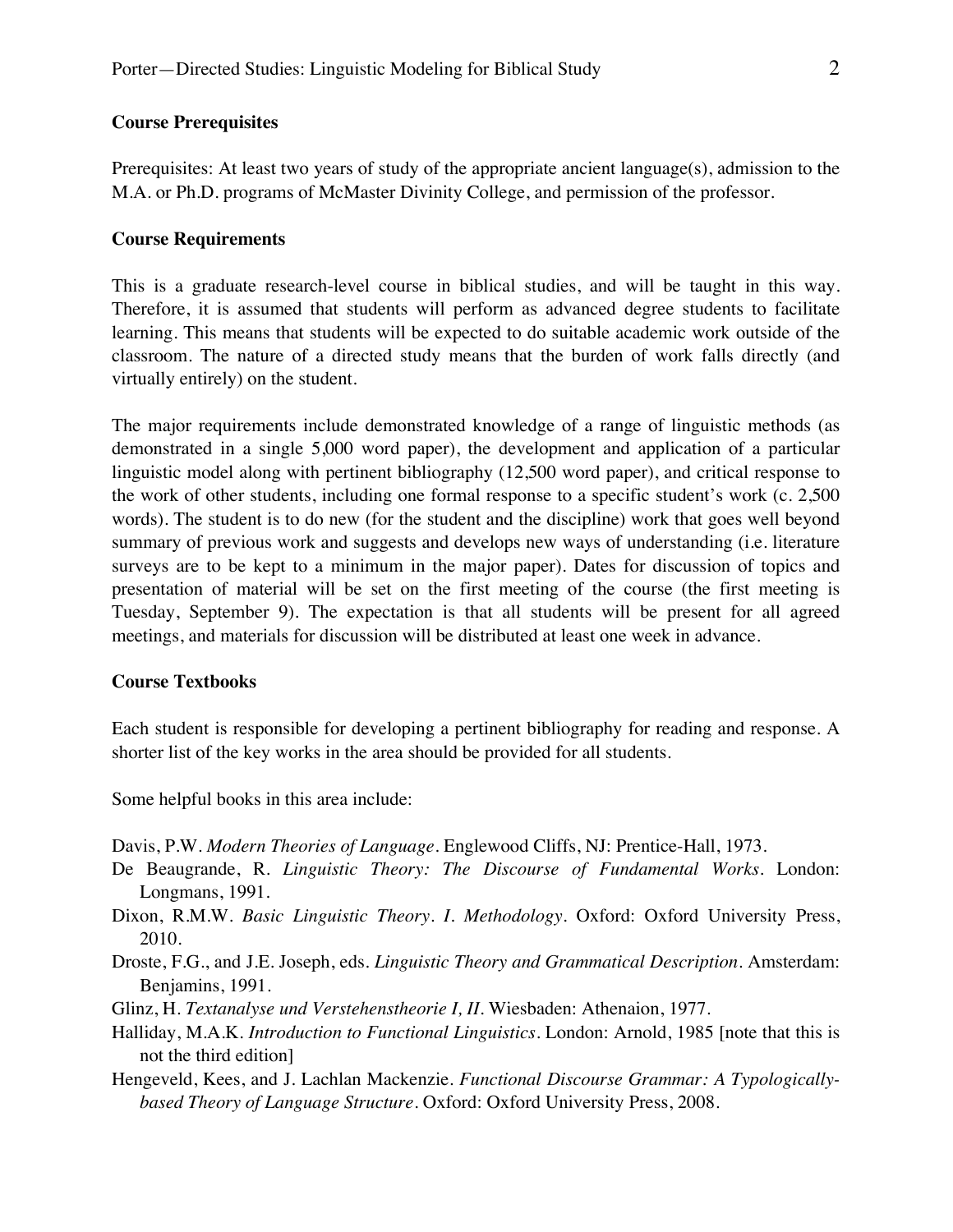Ivic, M. *Trends in Linguistics.* The Hague: Mouton, 1970. Lepschy, G.C. *A Survey of Structural Linguistics*. London: Andre Deutsch, 1980. Longacre, R.B. *Grammar Discovery Procedures.* The Hague: Mouton, 1968. Pilch, H. *Empirical Linguistics*. Munnich: Francke, 1976. Sampson, G. *Empirical Linguistics*. London: Continuum, 2001.

#### **Course Assessment**

Each student is required to complete all of the following requirements (failure to complete all constitutes grounds for failure of the course):

1. Participation in all agreed meetings, including evidence of having read the paper(s) of the day and active participation in discussion of the paper(s). Failure to participate adequately can result in reduction of the student's final grade.

2. Presentation and defense (5,000 words) of a particular linguistic model in relation to other potential models available for the study of the Bible, including their relationships, contributions, strengths and weaknesses. This should be a specific engagement of one linguistic model with other potential linguistic models (**October 7**). 20%.

3. Presentation of a major research project on an appropriate method for linguistic study of the Bible, with application to a selected text(s) (including distribution of paper by the previous Friday, with bibliography). The presentation will be two minutes maximum, but discussion will take the entire period. Date for presentation to be agreed. See number 4 below.

4. Submission of a major research paper on an appropriate method for linguistic study of the Bible (c. 12,500 well-selected words). The research paper should chart new ground in the subject—both in terms of the student's own and previous work and in terms of the discipline. This is to be a revised form of the paper presented under par. 3 above, benefiting from the response, class discussion and further reflection. The revised and final copy of the paper is due the last day we meet (**December 9**). 60%.

5. Presentation of a formal, critical response to one of the major research projects, including two minutes of formal presentation (as well as distribution of the response paper two days in advance, with bibliography).

6. A written critical response to one other paper presented for the course (2,500 words). This written response, a revision of par. 5 above, is due the last day we meet (**December 9**). 10%.

7. Prepared comments assessing the work presented during the course, including responses to individual presentations and more general trends in linguistic modeling. These comments will be presented orally at the final meeting of the course on **December 9**, and are designed to engender a genuine discussion among students, with minimal direction from the professor. 10%.

8. Other assignments as agreed between the supervisor and student.

The professor assumes that students already know how to research and write papers. Content, clear thinking and depth of analysis and research are the most important requirements, but clarity and consistency of presentation are also of high importance. Students *must* follow a recognized style sheet in the presentation of their work (to be indicated on the paper under the student's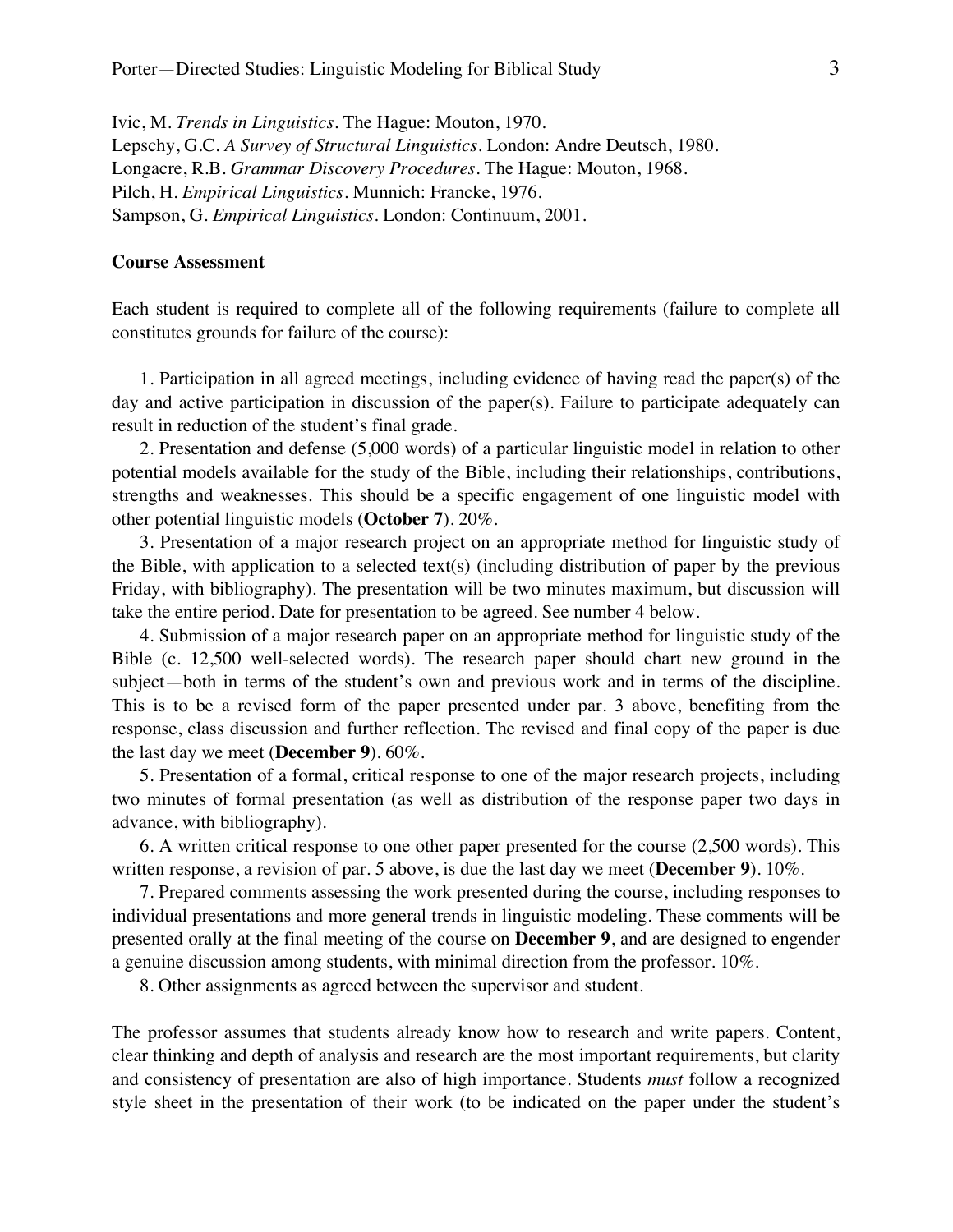name). Submission of all written work *must* conform to the *McMaster Divinity College Style Guidelines for Essays and Theses*. Failure to do so will result in a lower grade.

Late papers are reduced 5% per day they are late, including late distribution of papers for others (both major presentation and response). Failure to make a valid attempt at each and every assignment may result in failure of the course. Drafts of papers read and returned by the professor (the student is under no obligation to receive the professor's comments) must be returned with the final submission to qualify as a complete paper submission (failure to return the draft paper results in a 20% grade reduction).

## **Classroom Behavior and Policies**

The following guidelines are presented to encourage all students to participate together in this course, and should be kept in mind at all times.

- 1. Please respect the opinions of others, even if you do not agree with them. Extend courtesy by not ridiculing others' ideas, but feel free to respond to them logically and critically and in an orderly manner.
- 2. Students should be on time to class, or be prepared to offer an explanation after class to the professor.
- 3. Students are expected to stay for the entire class session, unless arranged in advance.
- 4. Students may eat or drink in class so long as they do not distract others or leave the remains of such activities behind for others to clean up (and bring enough for the professor as well!)
- 5. Students are not expected to be doing work on any other subject except that of this course according to the outline below and as appropriate.
- 6. Students are not to carry on other conversations in class, especially with those seated immediately adjacent to them. If something being said or done in class is not clear, please ask the professor at an appropriate time and in an appropriate way.
- 7. No cell phones may be used in any way, and no computers on anything but course business. **Students who fail to respect these guidelines will be dismissed from the class, with all of the consequences implied.**

## **Statement on Academic Honesty**

Academic dishonesty is a serious offence that may take any number of forms, including plagiarism, the submission of work that is not one's own or for which previous credit has been obtained, and/or unauthorized collaboration with other students. Academic dishonesty can result in severe consequences, e.g., failure of the assignment, failure of the course, a notation on one's academic transcript, and/or suspension or expulsion from the College.

Students are responsible for understanding what constitutes academic dishonesty. Please refer to the Divinity College Statement on Academic Honesty at www.macdiv.ca/regs/honesty.php.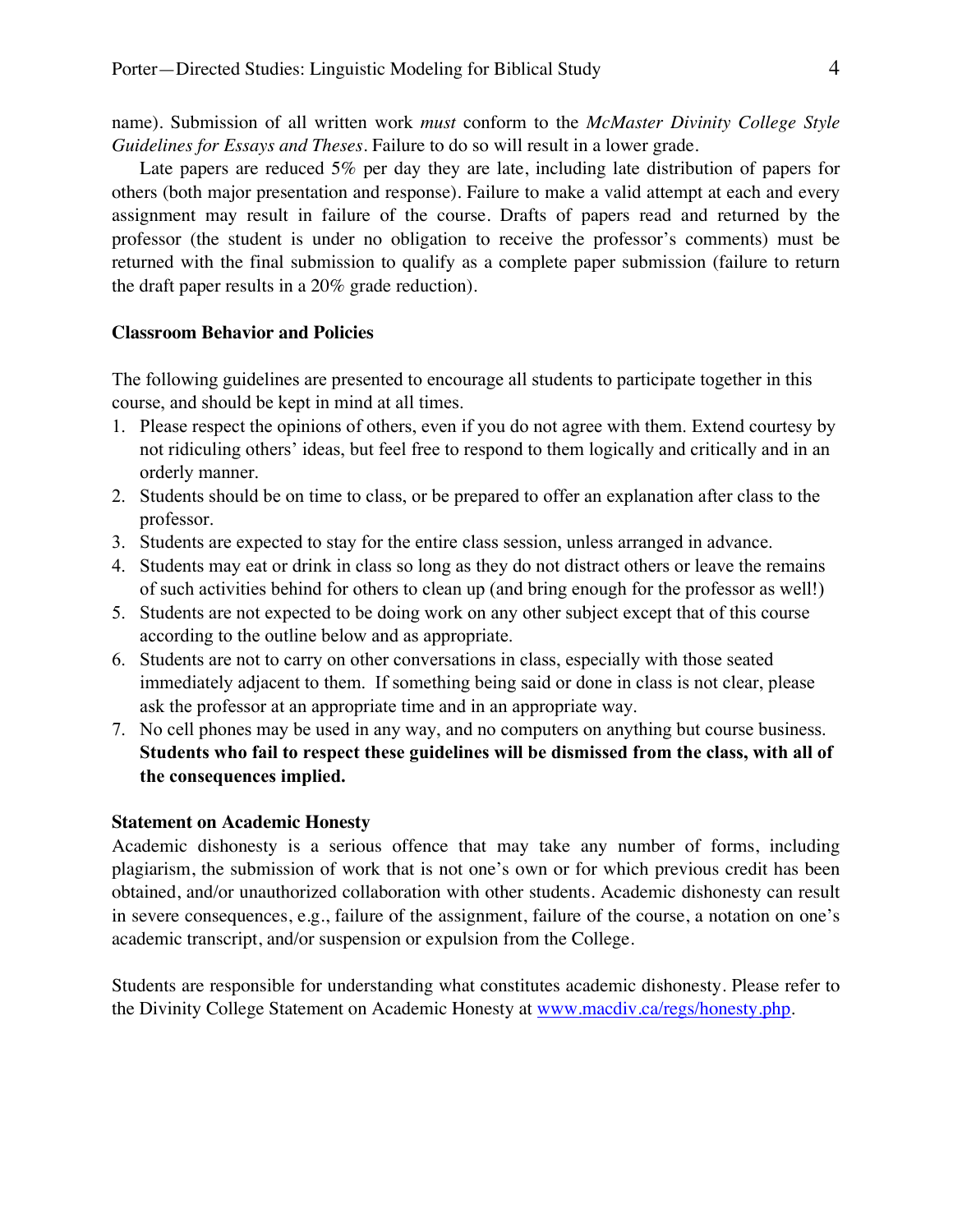#### **Gender Inclusive Language**

McMaster Divinity College uses inclusive language for human beings in worship services, student written materials, and all of its publications. In reference to biblical texts, the integrity of the original expressions and the names of God should be respected. The NRSV and TNIV are examples of the use of inclusive language for human beings. It is expected that inclusive language will be used in chapel services and all MDC assignments.

# **READ On Bookstore**

The required textbook for this class is available from the College's book service, READ On Bookstore, Room 145, McMaster Divinity College. Texts may be purchased on the first day of class. For advance purchase, you may contact READ On Bookstores, 304 The East Mall, Suite 100, Etobicoke, ON M9C 5K1: phone 416.620.2934; fax 416.622.2308; e-mail books@readon.ca. Other book services may also carry the texts.

### **Course Schedule**

The course will meet on select Tuesday mornings (the first meeting is **September 9**) from 10:30 a.m. to 12:30 p.m. (or thereabouts—sometimes longer), with other meetings to be agreed at the first meeting. Besides the first meeting, there will be one intermediate progress report meeting, one general presentation meeting, one meeting per student presentation, and a final meeting during the finals week to review the work of the semester. Once these days are agreed, it is expected that all students will be in attendance.

September 9 Introduction of Course Discussion of objectives of course Preliminary agreement of topics and schedule

September 23 Progress Report

Discussion of progress toward two presentations and papers

October 7 Discussion of Various Linguistic Models All students should come with their paper and be prepared to discuss a range of different linguistic models, including how theirs is positioned in relation to these others. Paper on Variety of Linguistic Models Due

The following dates are possibilities for meetings for major student presentations (to be discussed), with one or two presentations per session: October 21 October 28 November 4

November 11

December 2